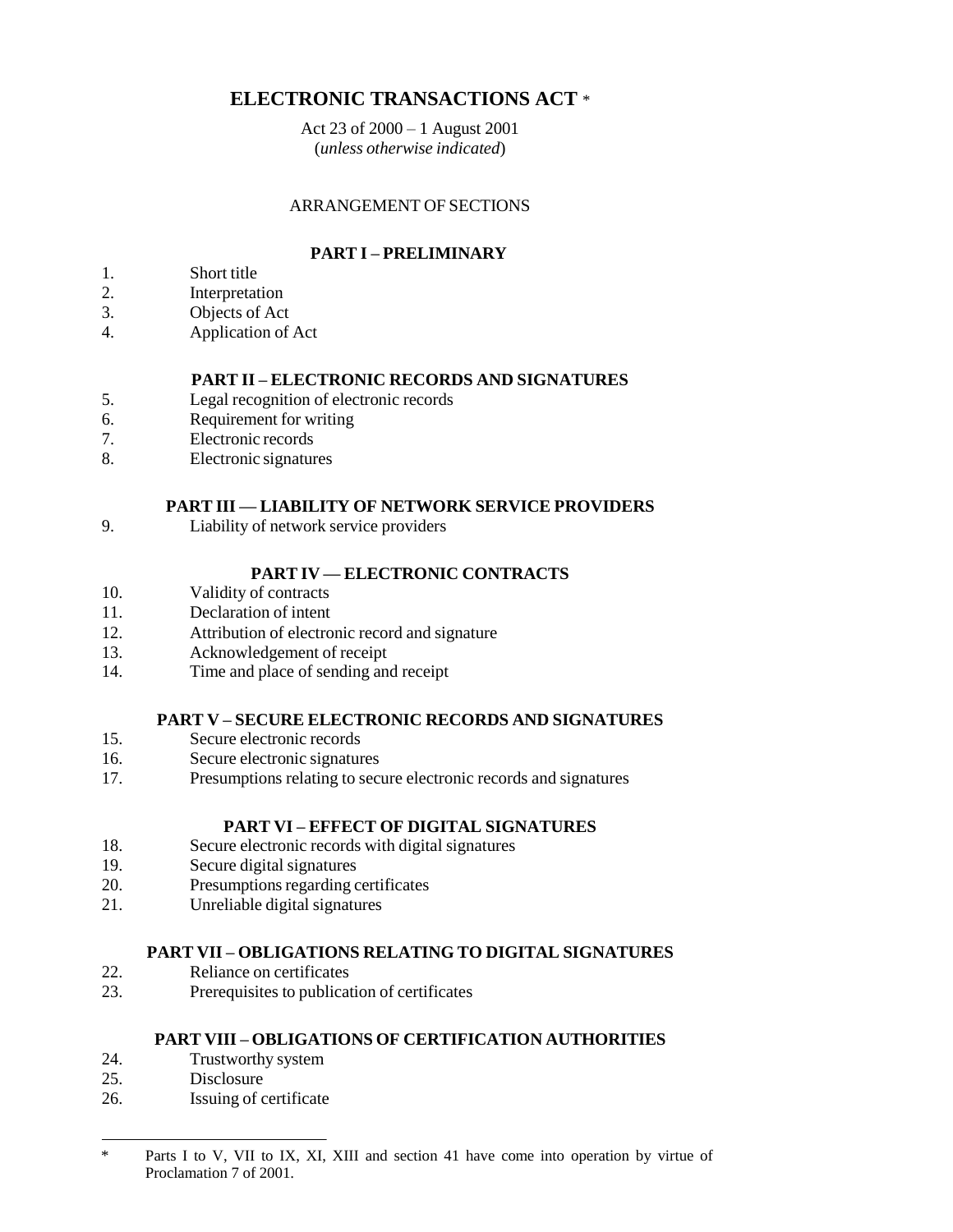- 27. Representations on issue of certificate
- 28. Suspension of certificate
- 29. Revocation of certificate
- 30. Revocation without subscriber's consent
- 31. Notice of suspension
- 32. Notice of revocation

## **PART IX – OBLIGATIONS OF SUBSCRIBERS**

- 33. Generating key pair
- 34. Acceptance of certificate
- 35. Control of private key
- 36. Initiating suspension or revocation

### **PART X – REGULATION OF CERTIFICATION AUTHORITIES**

- 37. Controller of Certification Authorities
- 38. Recommended reliance limit
- 39. Liability limits for licensed certification authorities

#### **PART XI – PUBLIC SECTOR USE OF ELECTRONIC RECORDS AND SIGNATURES**

- 
- 40. Acceptance of electronic filing and issue of documents

# **PART XII – ADMINISTRATION**

- 41. Confidentiality
- 42. Authorised officer
- 43. Directions by Controller
- 44. Production of documents and data
- 45. Power of access to computers and data
- 46. Warrant to search and seize
- 46A. Police assistance

# **PART XIII – MISCELLANEOUS**

- 47. Offences
- 48. Consent of Director of Public Prosecutions
- 49. Jurisdiction
- 50. Regulations
- $51. 53.$  —

# **ELECTRONIC TRANSACTIONS ACT**

# **PART I — PRELIMINARY**

# **1. Short title**

This Act may be cited as the Electronic Transactions Act.

# **2. Interpretation**

In this Act—

"asymmetric cryptosystem" means a system capable of generating a secure key pair, consisting of a private key for creating a digital signature, and a public key to verify the digital signature;

"authorised officer" means the person designated as such under section 25 of the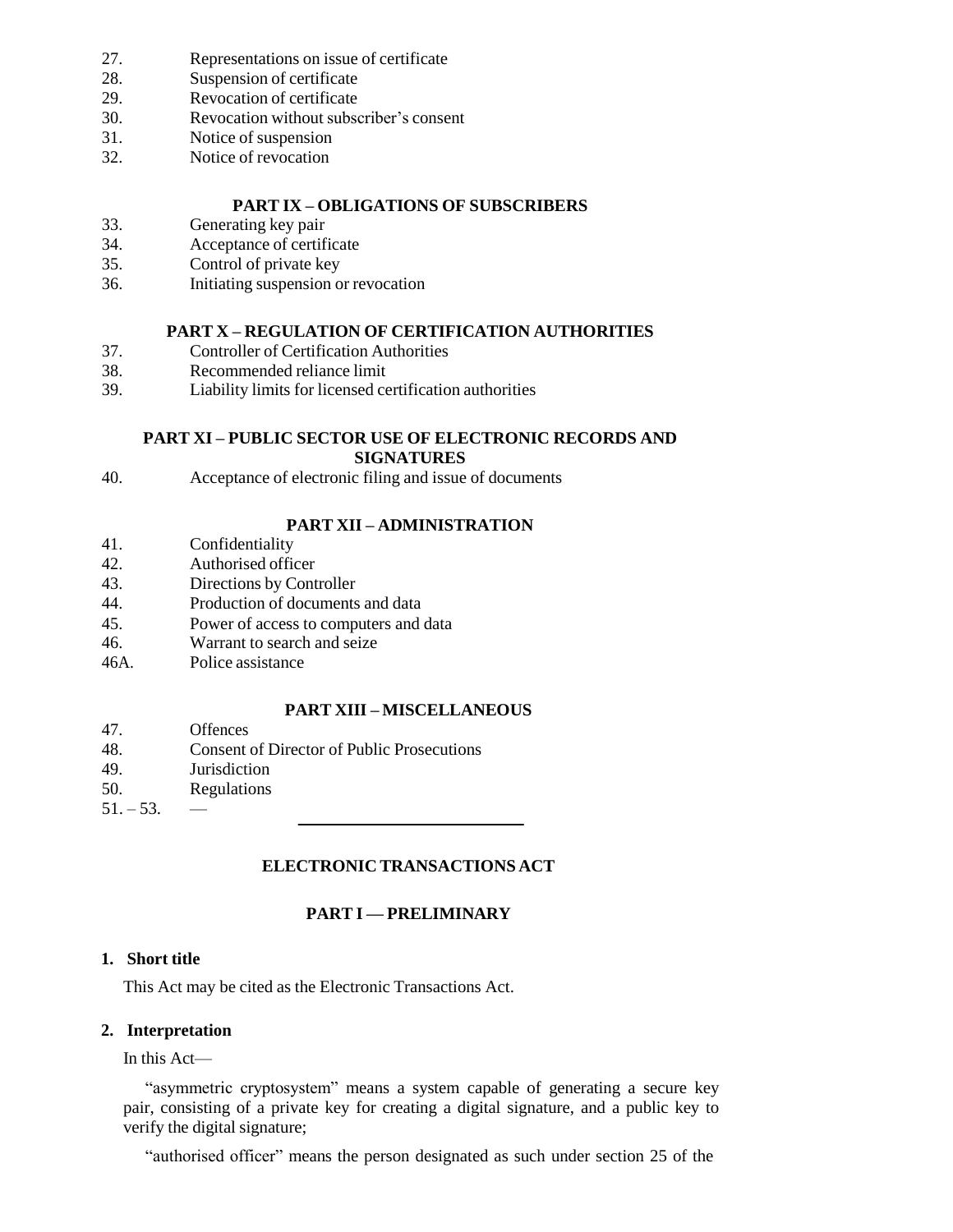Information and Communication Technologies Act;

"automated transaction" means a transaction conducted or performed, in whole or in part, by electronic means or electronic records, in which the acts or records of one or both parties are not reviewed by an individual in the ordinary course in forming a contract, performing under an existing contract, or fulfilling an obligation required by the transaction;

"certificate" means a record issued by a certification authority for the purpose of supporting digital signatures which purports to confirm the identity or other significant characteristics of the person who holds a particular key pair;

"certification authority" means a person duly authorised under this Act to issue a certificate;

"certification practice statement" means a statement issued by a certification authority to specify the practices that the certification authority employs in issuing certificates;

"Controller" means the Controller of Certification Authorities referred to in section 37;

"correspond", in relation to a private key or public key, means to belong to the same key pair;

"digital signature"-

- (a) means an electronic signature consisting of a transformation of an electronic record using an asymmetric cryptosystem such that a person having the initial untransformed electronic record and the signer's public key can accurately determine—
	- (i) whether the transformation was created using the private key that corresponds to the signer's public key; and
	- (ii) whether the initial electronic record has been altered since the transformation was made; and
- (b) includes voice recognition features, digital finger-printing or such other biotechnology features or process, as may be prescribed;

"electronic" means relating to technology having electrical, digital, magnetic, wireless, optical, electromagnetic, or similar capabilities;

"electronic agent" means a computer programme or an electronic or other automated means used to initiate an action or response to electronic records or performances in whole or in part without review or action by an individual;

"electronic record" means a record created, generated, sent, communicated, received or stored by electronic means;

"electronic signature" means an electronic sound, symbol, or process attached to or logically associated with an electronic record and executed or adopted by a person with the intent to sign the electronic record;

"information" means data, text, images, sounds, codes, computer programmes, software, databases, or the like;

"information processing system" means an electronic system for creating, generating, sending, receiving, storing, displaying, or processing information;

"ICT Authority" means the Information and Communication Technologies Authority established under the Information and Communication Technologies Act;

"key pair", in an asymmetric crytosystem, means a private key and its mathematically related public key, having the property that the public key can verify a digital signature that the private key creates;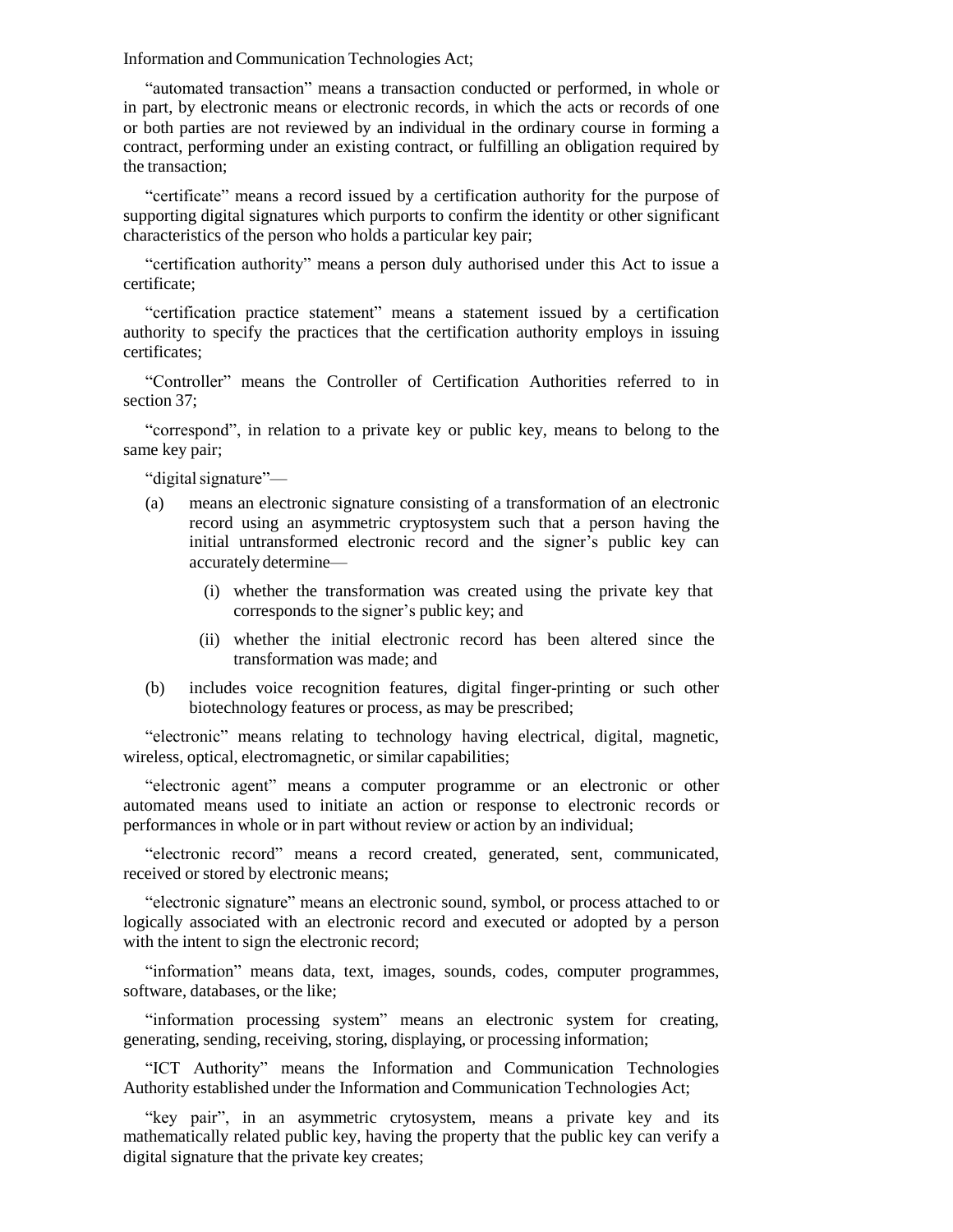"licensed certification authority" means a certification authority licensed by the Controller;

"Minister" means the Minister to whom responsibility for the subject of information technology is assigned;

"private key" means the key of a key pair used to create a digital signature;

"public key" means the key of a key pair used to verify a digital signature;

"public sector agency" includes any Ministry or Government Department, local authority or statutory body;

"record" means information that is inscribed, stored or otherwise fixed on a tangible medium or that is stored in an electronic or other medium and is retrievable in perceivable form;

"repository" means a system for storing and retrieving certificates or other information relevant to certificates;

"security procedure" means a procedure for the purpose of—

- (a) verifying that an electronic record is that of a specific person; or
- (b) detecting error or alteration in the communication, content or storage of an electronic record since a specific point in time,

which may require the use of algorithms or codes, identifying words or numbers, encryption, answerback or acknowledgement procedures, or similar security devices;

"subscriber" means a person who is the subject named or identified in a certificate issued to him and who holds a private key that corresponds to a public key listed in that certificate;

"transaction" means an action or set of actions relating to the conduct of business, commercial, or public sector activities and occurring between 2 or more persons;

"trustworthy system" means computer hardware, software, and procedures that—

- (a) are reasonably secure from intrusion or misuse;
- (b) provide a reasonable level of availability, reliability and correct operation;
- (c) are reasonably suitable for performing their intended functions; and
- (d) adhere to generally accepted security procedures;

"verify a digital signature", in relation to a given digital signature, record and public key, means to determine accurately that—

- (a) the digital signature was created using the private key corresponding to the public key listed in the certificate; and
- (b) the record has not been altered since its digital signature was created. [S. 2 amended by s. 3 of Act 7 of 2009 w.e.f. 15 July 2009.]

### **3. Objects of Act**

The objects of this Act are to—

- (a) establish the legal infrastructure necessary to implement secure electronic commerce and to remove uncertainties over writing and signature requirements;
- (b) regulate electronic commerce and other electronic transactions by means of secure and reliable electronic records;
- (c) provide for electronic filing of documents with public sector agencies and promote efficient delivery of public sector services by means of reliable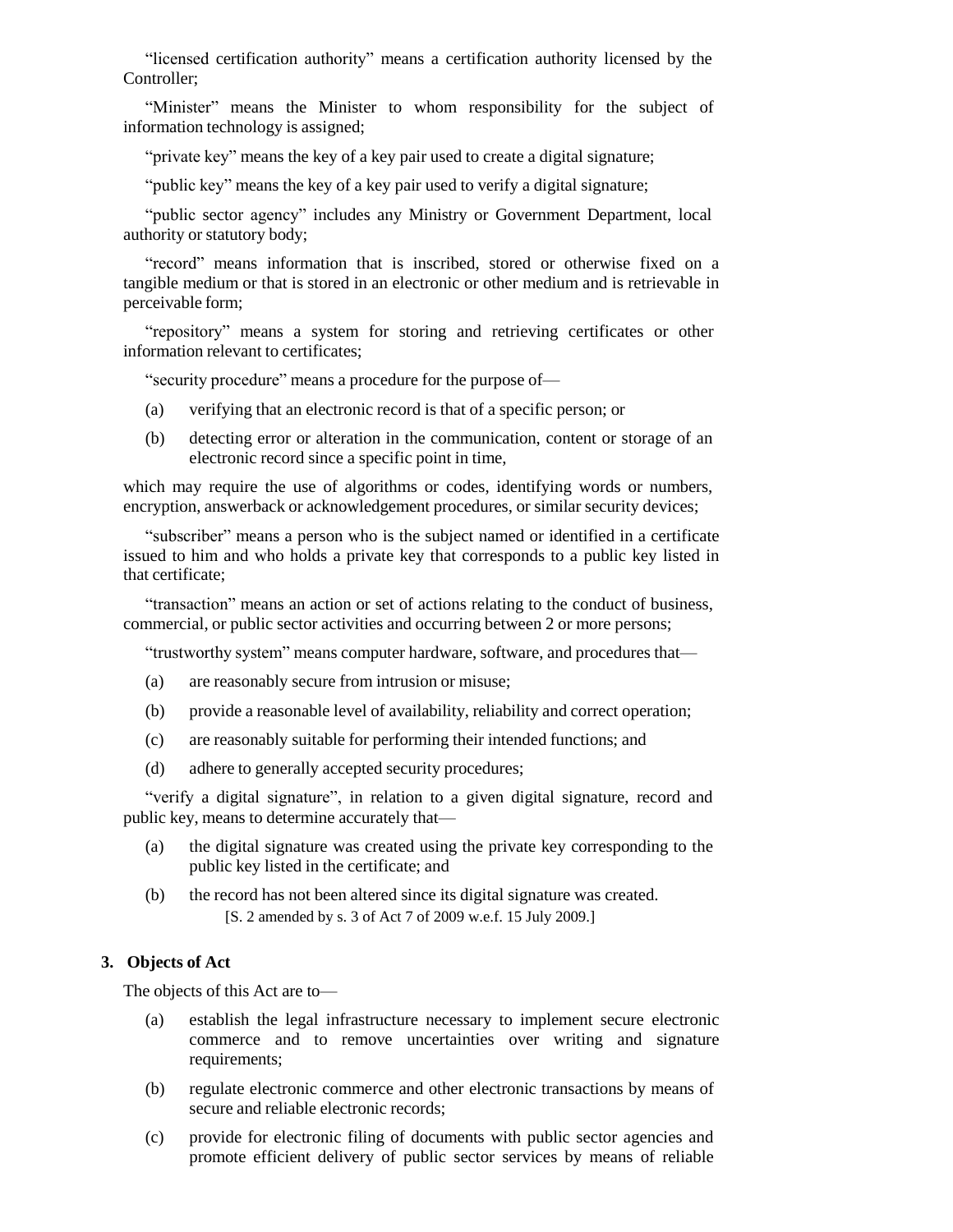electronic records;

- (d) foster the development of electronic commerce through the use of electronic signatures;
- (e) establish the authenticity and integrity of correspondence in any electronic medium;
- (f) help establish uniformity or rules, regulations and standards regarding the authentication and integrity of electronic records;
- (g) prevent the incidence of forged electronic records and fraud in electronic commerce and other electronic transactions; and
- (h) promote public confidence in the integrity and reliability of electronic records and electronic commerce.

# **4. Application of Act**

(1) Subject to subsections (2) and (3), this Act shall apply to electronic records and electronic signatures relating to a transaction or an automated transaction.

(2) Parts II and IV shall not apply to any enactment requiring writing or signatures in writing in—

- (a) the creation or execution of a will;
- (b) a negotiable instrument;
- (c) a power of attorney;
- (d) a contract for the sale or other disposition of immovable property, or any interest in such property;
- (e) the conveyance of immovable property or the transfer of any interest in immovable property;
- (f) a document of title; or
- (g) such other document or instrument as may be prescribed.

(3) Any provision of Part II or IV may be varied by agreement between the parties involved in creating, generating, sending, receiving, storing or otherwise processing or using electronic records.

# **PART II — ELECTRONIC RECORDS AND SIGNATURES**

### **5. Legal recognition of electronic records**

No record or signature shall be denied legal effect, validity or enforceability solely on the ground that it is in electronic form.

### **6. Requirement for writing**

Where an enactment requires any information or record to be in writing, that requirement shall be satisfied by an electronic record where the information contained therein is accessible so as to be usable for subsequent reference.

### **7. Electronic records**

(1) Where an enactment requires that records, documents or information be kept, that requirement shall be satisfied where the records, documents or information are kept in the form of an electronic record in accordance with this section.

(2) An electronic record shall be kept—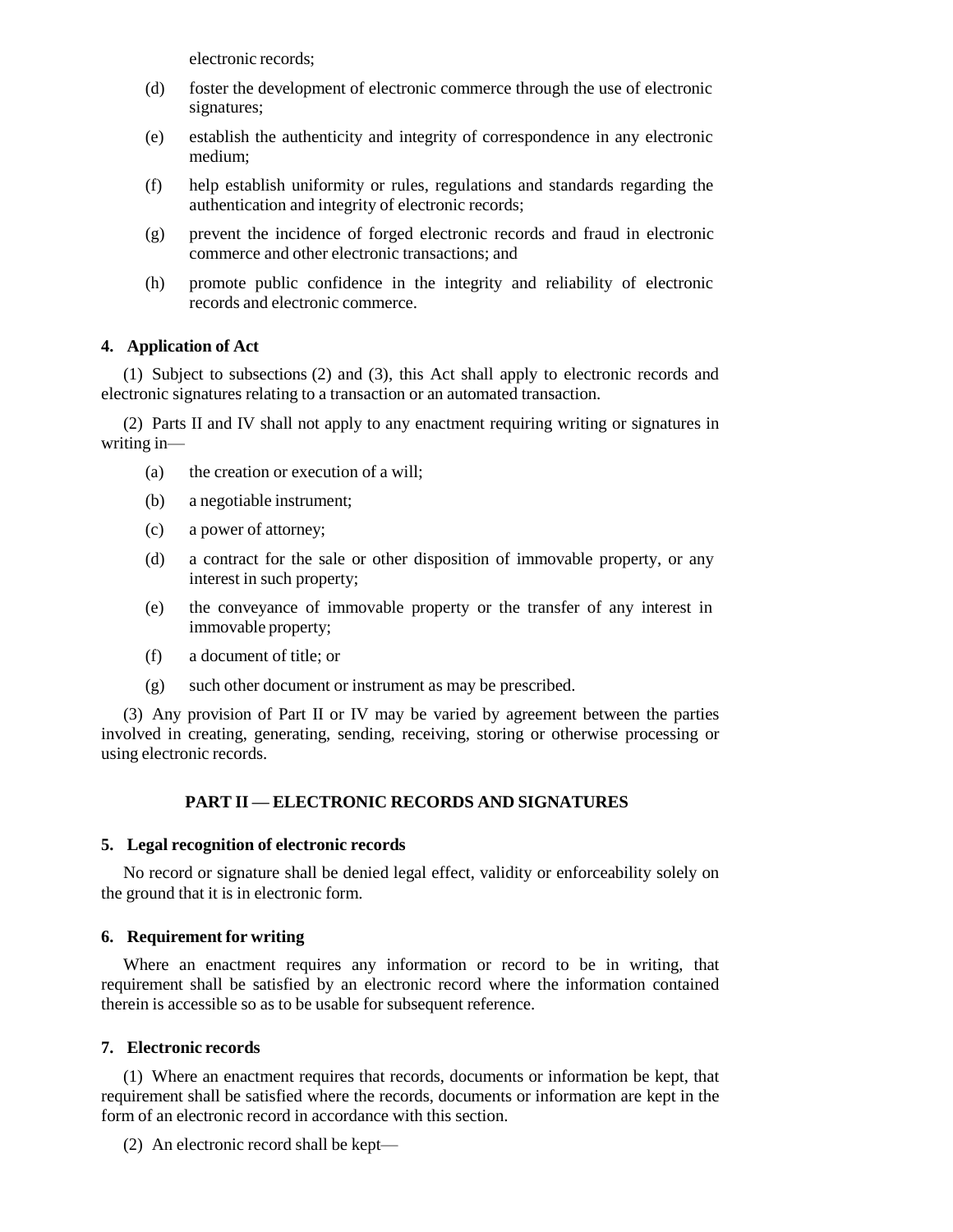- (a) so that the information contained therein remains accessible so as to be usable for subsequent reference;
- (b) in the format in which it was originally generated, sent or received, or in a format which can be demonstrated to represent accurately the information originally generated, sent or received;
- (c) so that such information, if any, as enables the identification of the origin and destination of the electronic record and the date and time when it was sent or received, is preserved; and
- (d) so that the consent of the public sector agency which has supervision over the requirement for the keeping of such records is obtained.

(3) An obligation to keep records, documents or information in accordance with subsection (2) (c) shall not extend to any information necessarily and automatically generated solely for the purpose of enabling a record to be sent or received.

(4) A person may satisfy the requirements referred to in subsection (2) by using the services of any other person.

(5) Nothing in this section shall—

- (a) apply to an enactment which expressly provides for the keeping of records, documents or information in the form of an electronic record; or
- (b) preclude any public sector agency from specifying additional requirements for the retention of electronic records that are subject to the supervision of the public sector agency.

## **8. Electronic signatures**

Where any enactment requires a signature, or provides for certain consequences if a document is not signed, an electronic signature shall satisfy that requirement.

# **PART III — LIABILITY OF NETWORK SERVICE PROVIDERS**

### **9. Liability of network service providers**

(1) Subject to subsection (2), a network service provider shall not be subject to any civil or criminal liability in respect of third-party material in the form of an electronic record to which he merely provides access where such liability is limited to—

- (a) the making, publication, dissemination or distribution of such materials or any statement made in such material; or
- (b) the infringement of any right subsisting in or in relation to such material.
- (2) Nothing in this section shall affect—
	- (a) an obligation founded on contract;
	- (b) the obligation of a network service provider as such under a licensing or other regulatory regime established under any enactment; or
	- (c) any obligation imposed under any enactment or by a Court to remove, block or deny access to any material.
- (3) For the purposes of this section—

"provide access", in relation to third-party material—

- (a) means provide the necessary technical means by which third-party material may be accessed; and
- (b) includes the automatic and temporary storage of the third-party material for the purpose of providing access;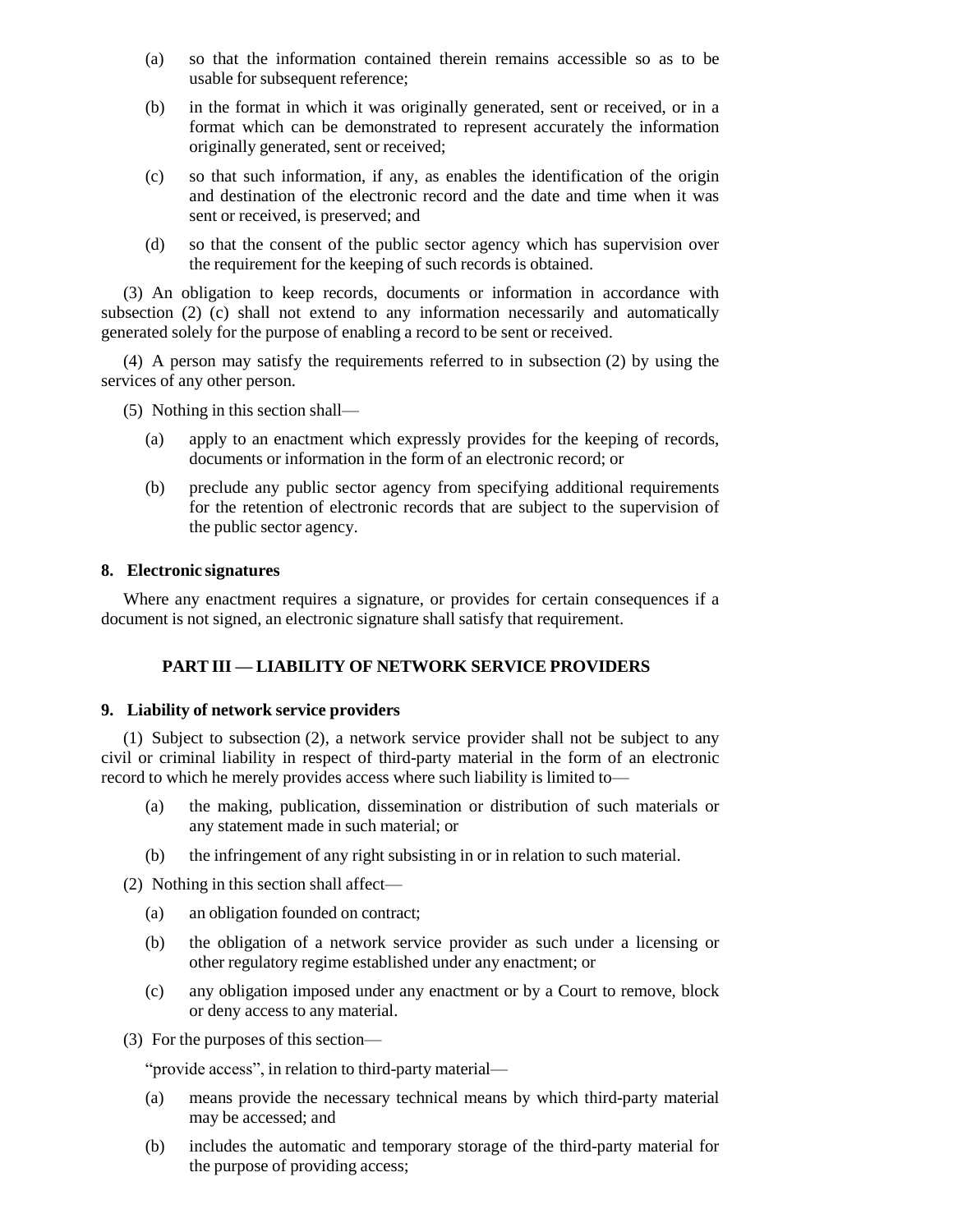"third-party", in relation to a network service provider, means a person over whom the provider has no effective control.

## **PART IV — ELECTRONIC CONTRACTS**

### **10. Validity of contracts**

No contract shall be denied legal effect, validity or enforceability solely on the ground that an electronic record was used in its formation.

## **11. Declaration of intent**

No declaration of intent or other similar statement between the originator and the addressee of an electronic record shall be denied legal effect, validity or enforceability solely on the ground that it is in the form of an electronic record.

## **12. Attribution of electronic record and signature**

(1) An electronic record or electronic signature shall be attributable to a person where it was the act of that person.

(2) The act of a person referred to in subsection (1) may be shown in the manner set out in this section which includes the proper application of any security procedure to determine the person to whom the electronic record or electronic signature is attributable.

(3) An electronic record shall be deemed to be that of the originator where it was sent—

- (a) by a person who had the authority to act on behalf of the originator in respect of that electronic record; or
- (b) by an information processing system programmed by or on behalf of the originator to operate automatically.

(4) Subject to subsection (5), an addressee is entitled to regard an electronic record as being that of the originator and to act on that assumption where—

- (a) in order to ascertain whether the electronic record was that of the originator, the addressee properly applied a procedure previously agreed to by the originator for that purpose; or
- (b) the data message as received by the addressee resulted from the actions of a person whose relationship with the originator or with any agent of the originator enabled that person to gain access to a method used by the originator to identify an electronic record as its own.
- (5) Subsection (4) shall not apply—
	- (a) from the time when the addressee has both received notice from the originator that the electronic record is not that of the originator, and had reasonable time to act accordingly;
	- (b) in a case referred to in subsection (4) (b), at any time when the addressee knew or ought to have known, had it exercised reasonable care or used any agreed procedure, that the electronic record was not that of the originator; or
	- (c) where, in all the circumstances of the case, there are reasonable grounds for the addressee to regard the electronic record as that of the originator or to act on that assumption.

(6) Subject to subsection (7), where an electronic record is that of the originator or is deemed to be that of the originator, or where the addressee is entitled to act on that assumption, the addressee shall be entitled to regard the electronic record received as being what the originator intended to send, and to act on that assumption.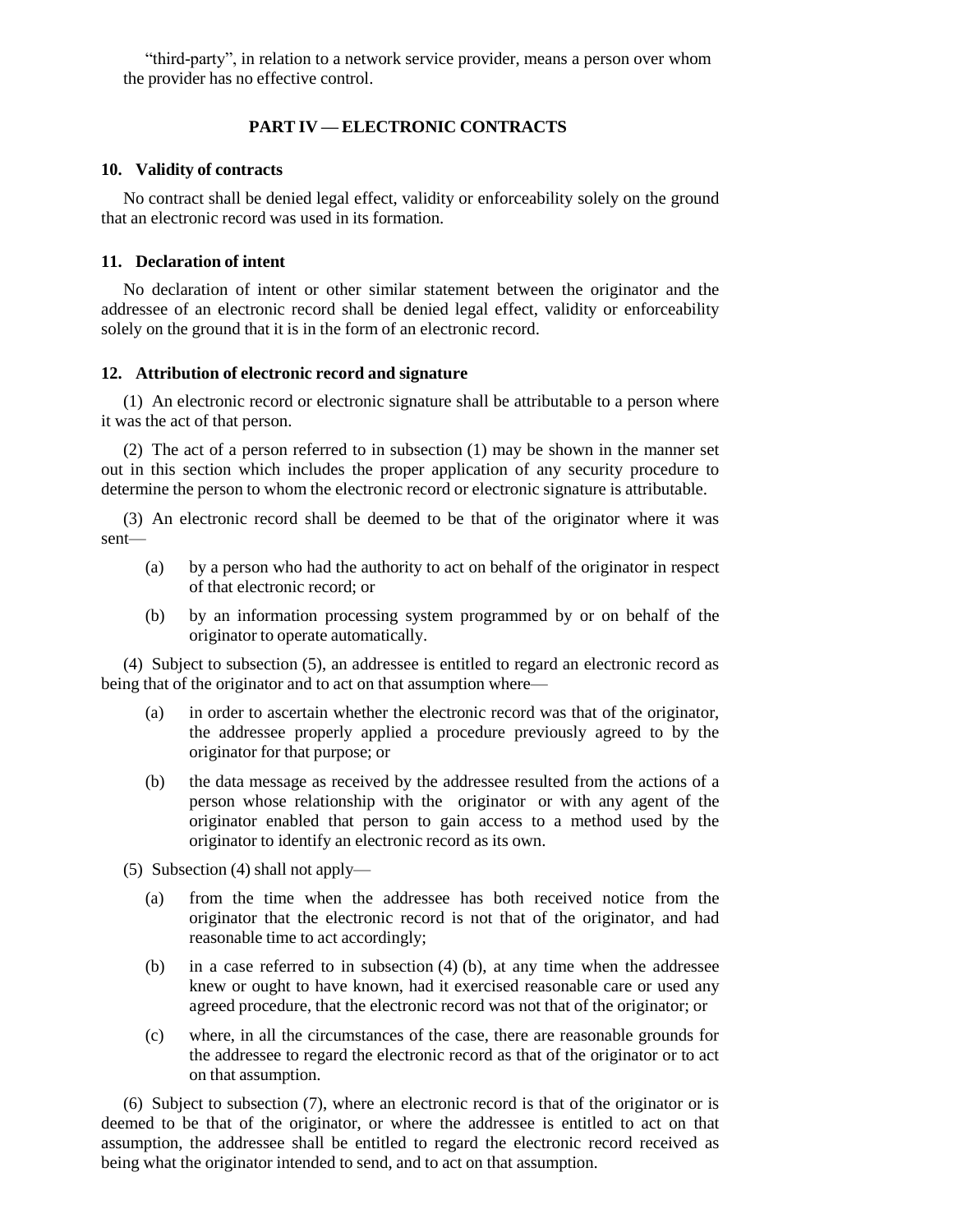(7) The addressee shall not be entitled to regard the electronic record received as being what the originator intended to send where the addressee knew or ought to have known, had the addressee exercised reasonable care or used any agreed procedure, that the transmission resulted in any error in the electronic record as received.

(8) The addressee shall be entitled to regard each electronic record received as a separate electronic record and to act on that assumption, except to the extent that the addressee duplicates another electronic record and the addressee knew or ought to have known, had the addressee exercised reasonable care or used any agreed procedure, that the electronic record was a duplicate.

#### **13. Acknowledgement of receipt**

(1) Subsections (2), (3) and (4) shall apply where, on or before sending an electronic record, or by means of that electronic record, the originator has requested or has agreed with the addressee that receipt of the electronic record be acknowledged.

(2) Where the originator has not agreed with the addressee that the acknowledgement be given in a particular form or by a particular method, an acknowledgement may be given by—

- (a) any communication by the addressee, automated or otherwise; or
- (b) any conduct of the addressee, sufficient to indicate to the originator that the electronic record has been received.

(3) Where the originator has stated that an electronic record is conditional on receipt of the acknowledgement, the electronic record shall be treated as though it had never been sent, until the acknowledgement is received.

(4) Where the originator has not stated that an electronic record is conditional on receipt of the acknowledgement, and the acknowledgement has not been received by the originator within the time specified or agreed or, where no time has been specified or agreed within a reasonable time, the originator—

- (a) may give notice to the addressee stating that no acknowledgement has been received and specifying a reasonable time by which the acknowledgement must be received; and
- (b) where the acknowledgement is not received within the time specified in paragraph (a), may, upon notice to the addressee, treat the electronic record as though it has never been sent or exercise any other rights it may have.

(5) Where the originator receives the addressee's acknowledgement of receipt, it is presumed, unless evidence to the contrary is adduced, that the related electronic record was received by the addressee, but that presumption does not imply that the content of the electronic record corresponds to the content of the record received.

(6) Where the received acknowledgement states that the related electronic record met technical requirements, either agreed upon or set forth in applicable standards, it is presumed, unless evidence to the contrary is adduced, that those requirements have been met.

(7) Except in so far as it relates to the sending or receipt of the electronic record, this Part is not intended to deal with the legal consequences that may flow either from that electronic record or from the acknowledgement of its receipt.

#### **14. Time and place of sending and receipt**

(1) Unless otherwise agreed between the originator and the addressee, an electronic record is sent when it enters an information processing system outside the control of the originator or the person who sent the electronic record on behalf of the originator.

(2) Unless otherwise agreed between the originator and the addressee, the time of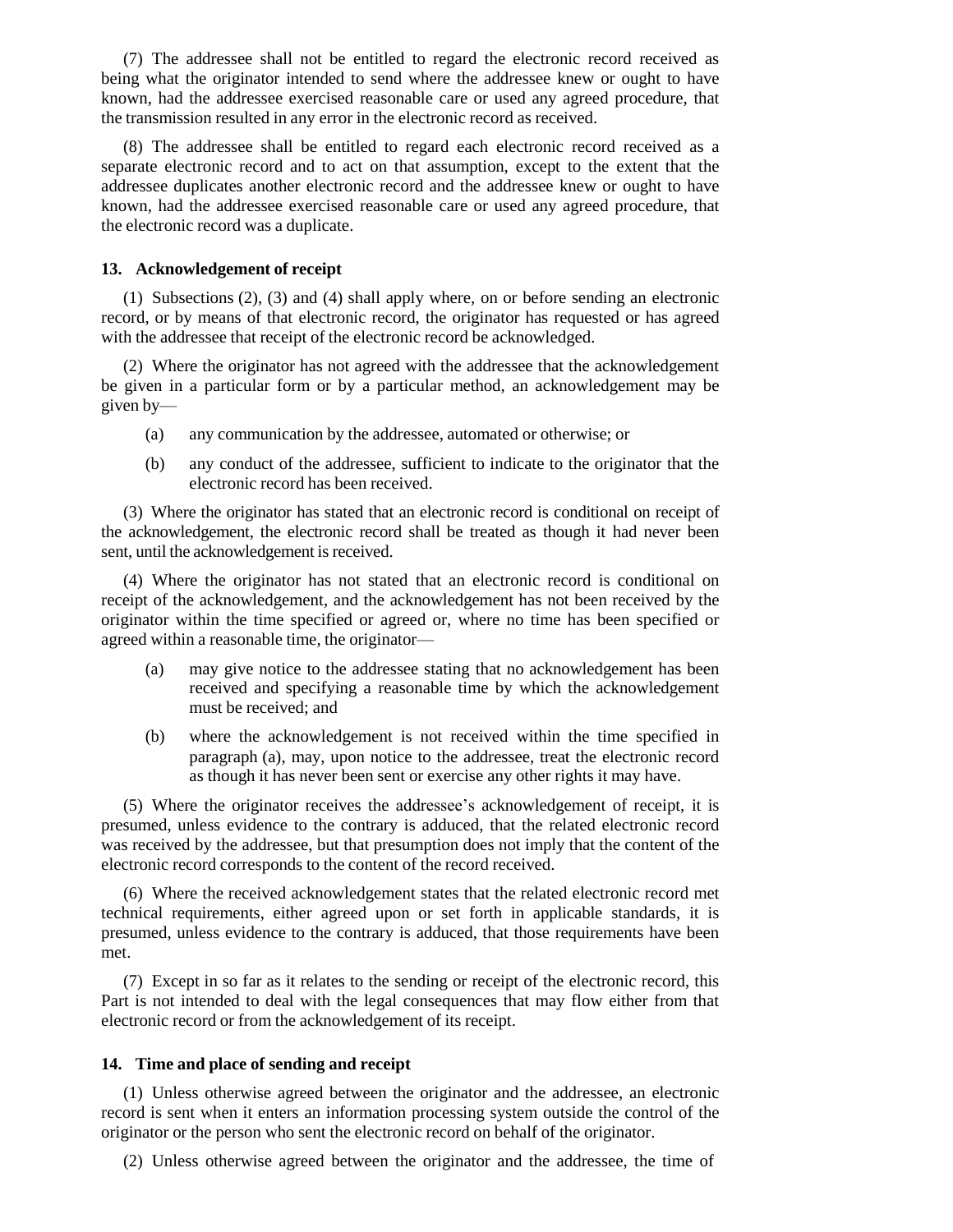receipt of an electronic record shall—

- (a) where the addressee has designated an information processing system for the purpose of receiving an electronic record, occur—
	- (i) at the time when the electronic record enters the designated information processing system; or
	- (ii) where the electronic record is sent to an information processing system of the addressee that is not the designated information processing system, at the time when the electronic record is retrieved by the addressee; or
- (b) where the addressee has not designated an information processing system, occur when the electronic record enters an information processing system that the addressee uses for the purpose of receiving electronic records or information of the type sent from which the addressee is able to retrieve the electronic record or information.

(3) Subsection (2) shall apply notwithstanding that the place where the information processing system is located may be different from the place where the electronic record is deemed to be received under subsection (4).

(4) Unless otherwise agreed between the originator and the addressee, an electronic record is deemed to be sent from the place where the originator has his place of business, and is deemed to be received at the place where the addressee has his place of business.

(5) For the purposes of this section—

- (a) where the originator or the addressee has more than one place of business, the place of business is that which has the closest relationship to the underlying transaction or, where there is no underlying transaction, the principal place of business;
- (b) where the originator or the addressee does not have a place of business, reference is to be made to the usual place of residence; and
- (c) "usual place of residence", in relation to a body corporate, means the place where it is incorporated or otherwise legally registered.

## **PART V — SECURE ELECTRONIC RECORDS AND SIGNATURES**

### **15. Secure electronic records**

(1) Where a prescribed security procedure, or a commercially reasonable security procedure agreed to by the parties involved, has been properly applied to an electronic record to verify that the electronic record has not been altered since a specified point in time, the record shall be treated as a secure electronic record from such specified point in time to the time of verification.

(2) For the purposes of this section and section 16, whether a security procedure is commercially reasonable shall be determined having regard to the purposes of the procedure and the commercial circumstances at the time the procedure was used, including—

- (a) the nature of the transaction;
- (b) the sophistication of the parties;
- (c) the volume of similar transactions engaged in by either or all parties;
- (d) the availability of alternatives offered to but rejected by any party;
- (e) the cost of alternative procedures; and
- (f) the procedures in general use for similar types of transactions.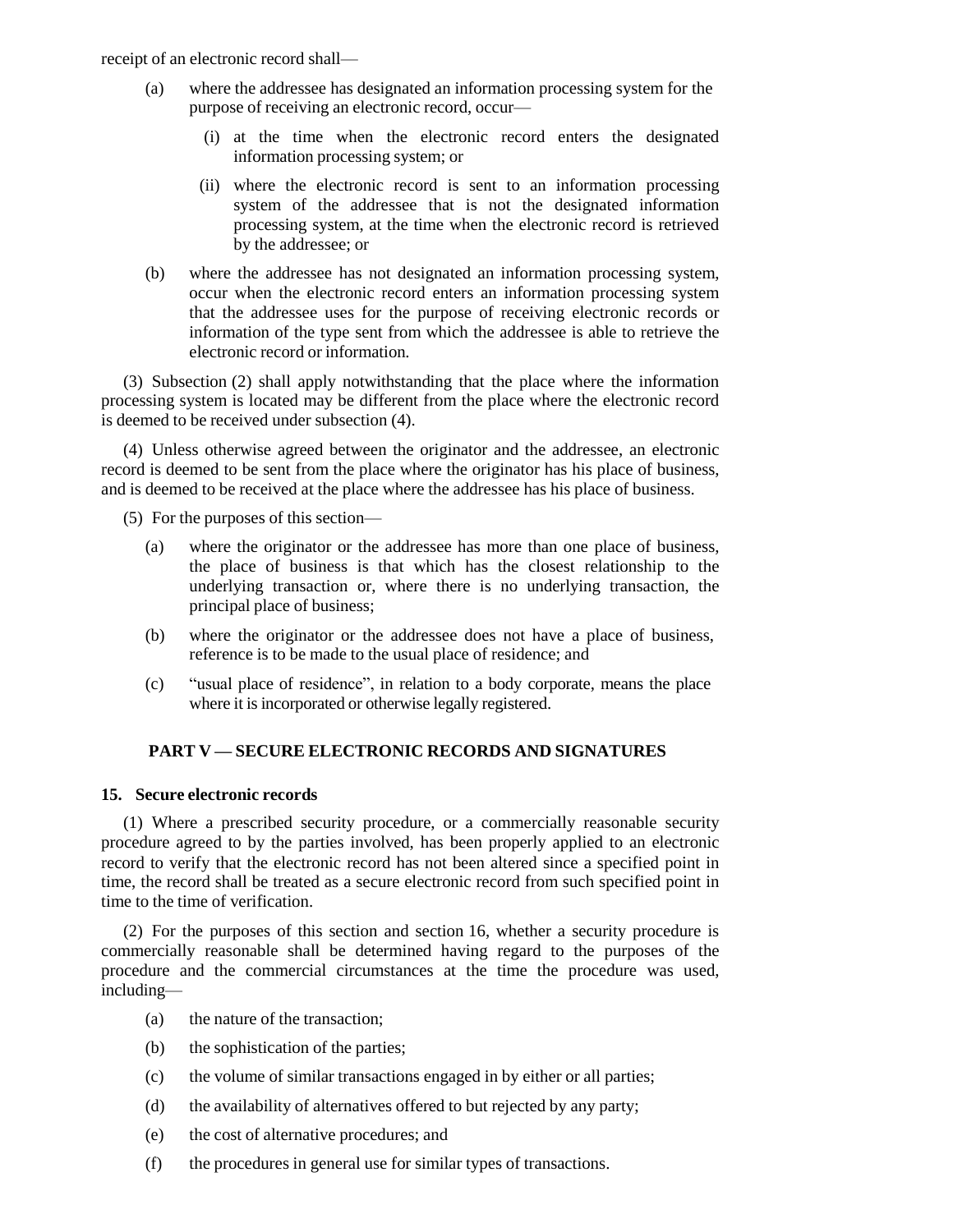### **16. Secure electronic signatures**

Where, in the application of a prescribed security procedure or a commercially reasonable security procedure agreed to by the parties involved, it can be verified that an electronic signature was, at the time it was made—

- (a) unique to the person using it;
- (b) capable of identifying such person;
- (c) created in a manner or using a means under the sole control of the person using it; and
- (d) linked to the electronic record to which it relates in a manner such that had the record been changed, the electronic signature would be invalidated,

the signature shall be treated as a secure electronic signature.

## **17. Presumptions relating to secure electronic records and signatures**

(1) In any proceedings involving a secure electronic record, it shall be presumed, unless evidence to the contrary is adduced, that the secure electronic record has not been altered since the specific point in time to which the secure status relates.

(2) In any proceedings involving a secure electronic signature, it shall be presumed, unless evidence to the contrary is adduced, that—

- (a) the secure electronic signature is the signature of the person to whom it correlates; and
- (b) the secure electronic signature was affixed by that person with the intention of signing or approving the electronic record.

(3) In the absence of a secure electronic record or a secure electronic signature, nothing in this Part shall create any presumption relating to the authenticity and integrity of the electronic record or an electronic signature.

(4) For the purposes of this section—

"secure electronic record" means an electronic record treated as a secure electronic record by virtue of section 15 or 18;

"secure electronic signature" means an electronic signature treated as a secure electronic signature by virtue of section 16 or 19.

# **PART VI — EFFECT OF DIGITAL SIGNATURES**

(Part VI came into operation on 1 December 2010.)

### **18. Secure electronic records with digital signatures**

Where a digital signature is a secure electronic signature by virtue of section 19, the portion of an electronic record that is signed with a digital signature shall be treated as a secure electronic record.

(S. 18 came into operation on 1 December 2010.)

### **19. Secure digital signatures**

Where any portion of an electronic record is signed with a digital signature, the digital signature shall be treated as a secure electronic signature with respect to such portion of the record, where—

(a) the digital signature was created during the operational period of a valid certificate and is verified by reference to the public key listed in such certificate; and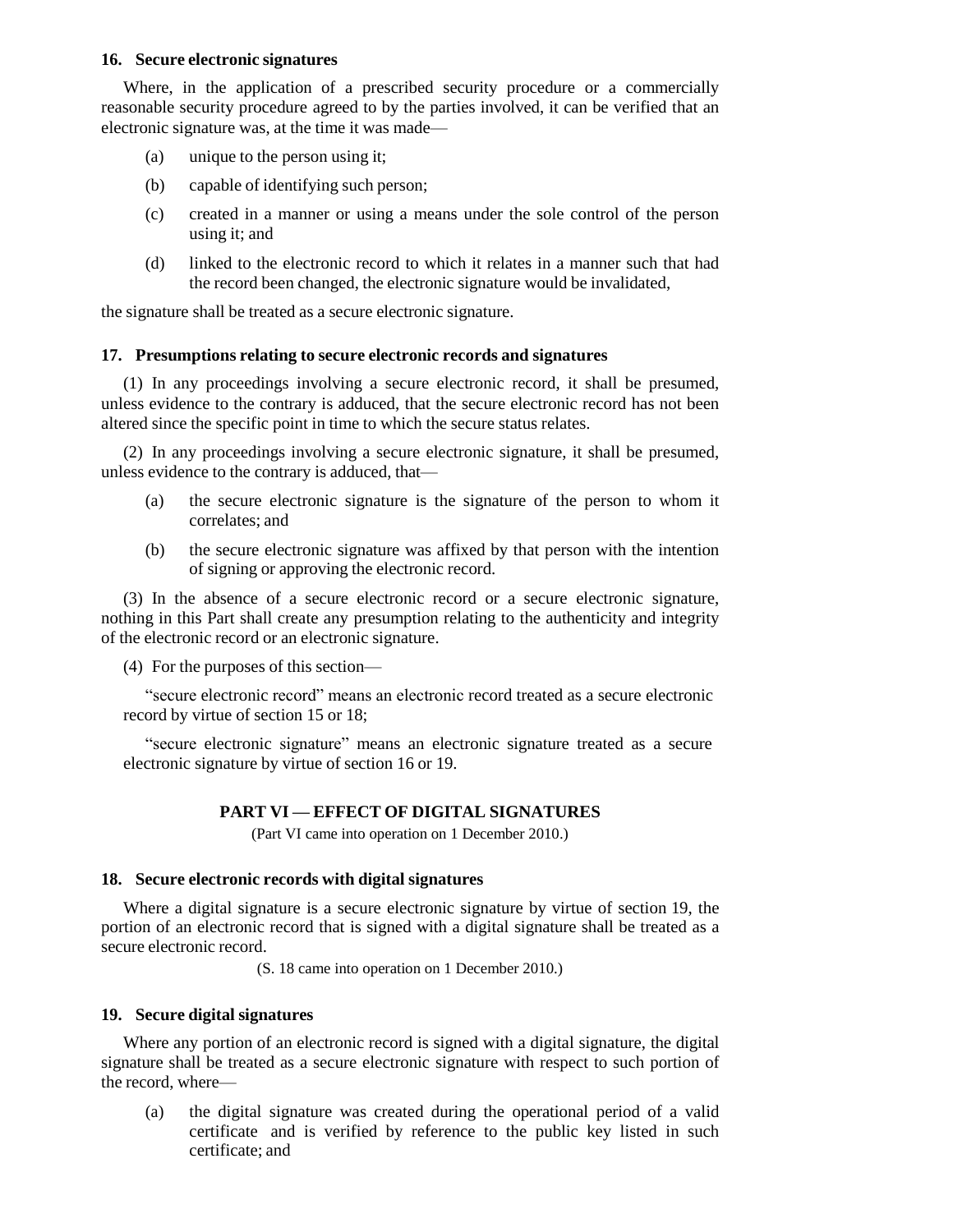- (b) the certificate is considered trustworthy, in that it is an accurate binding of a public key to a person's identity on grounds that—
	- (i) the certificate was issued by a licensed certification authority;
	- (ii) the certificate was issued by a certification authority outside Mauritius recognised for this purpose by the Controller;
	- (iii) the certificate was issued by a public sector agency approved by the Minister to act as a certification authority on such conditions as he may impose; or
	- (iv) the originator and the addressee have expressly agreed to use a digital signature as a security procedure, and the digital signature was properly verified by reference to the public key of the originator.

(S. 19 not in operation.)

### **20. Presumptions regarding certificates**

It shall be presumed, unless evidence to the contrary is adduced, that any information, other than information identified as subscribed information which has not been verified, set out in a certificate issued by a licensed certification authority and accepted by the subscriber, is correct.

(S. 20 came into operation on 1 December 2010.)

### **21. Unreliable digitalsignatures**

Unless otherwise provided for in any enactment or agreement, a person relying on a digitally signed electronic record shall assume the risk that the digital signature is invalid as a signature or authentication of the signed electronic record, where reliance on the digital signature is not reasonable under the circumstances having regard to—

- (a) any fact which the person relying on the digitally signed electronic record knows or has notice of, including a fact set out in the certificate or incorporated in it by reference;
- (b) the value or importance of the digitally signed electronic record, if known;
- (c) the course of dealing between the person relying on the digitally signed electronic record and the subscriber and any available indication of reliability or unreliability other than the digital signature; and
- (d) any usage of trade, particularly trade conducted by trustworthy systems or other electronic means.

(S. 21 came into operation on 1 December 2010.)

# **PART VII — OBLIGATIONS RELATING TO DIGITAL SIGNATURES**

#### **22. Reliance on certificates**

Any person relying on a digital signature shall also rely on a valid certificate containing the public key by which the digital signature can be verified.

#### **23. Prerequisites to publication of certificates**

No person shall publish a certificate or otherwise make it available to a person known by that person to be in a position to rely on the certificate or on a digital signature that is verifiable with reference to a public key listed in the certificate, where that person knows that—

- (a) the certification authority referred to in the certificate has not issued it;
- (b) the subscriber listed in the certificate has not accepted it; or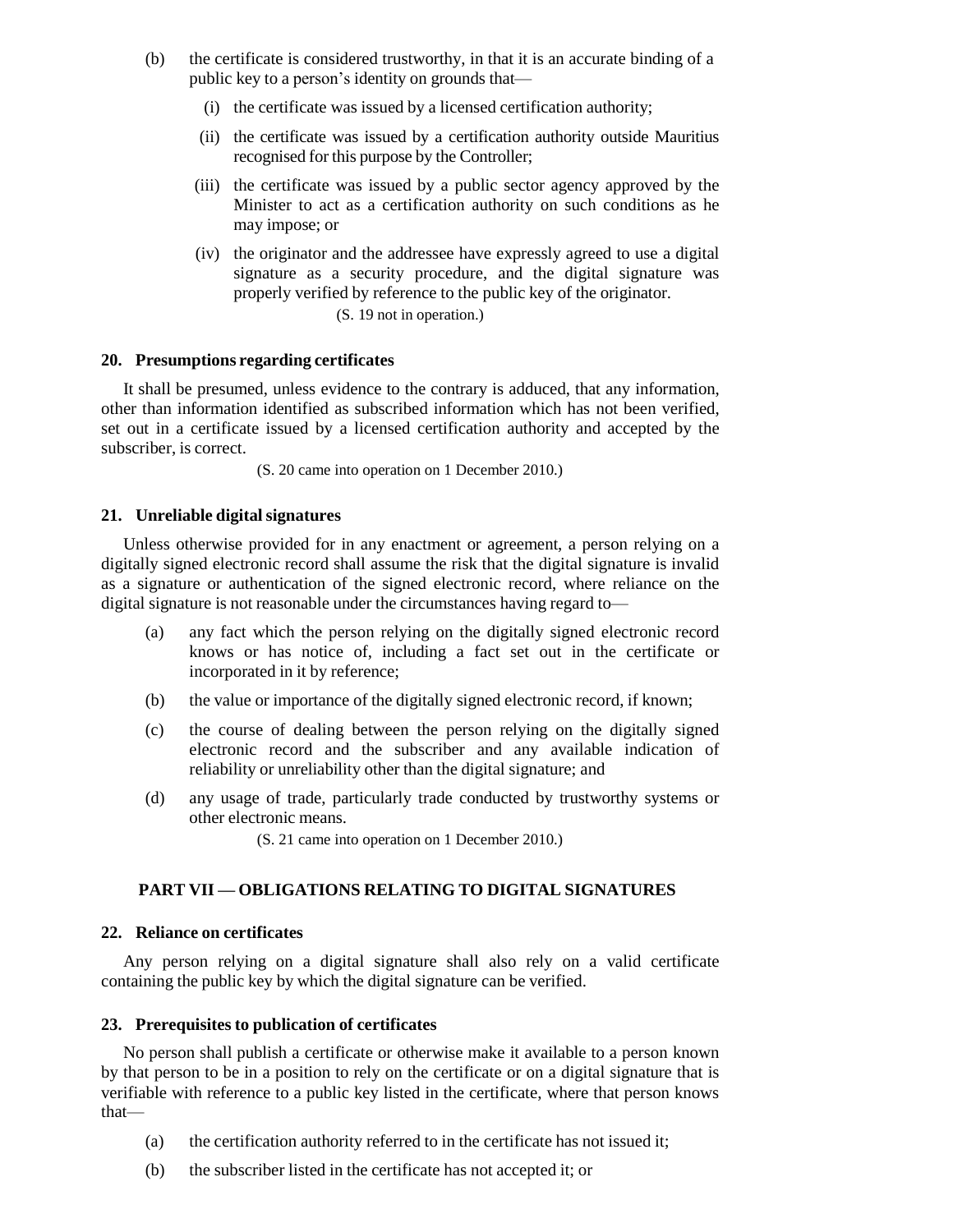(c) the certificate has been revoked or suspended, unless the publication is for the purpose of verifying a digital signature created prior to such suspension or revocation.

# **PART VIII — OBLIGATIONS OF CERTIFICATION AUTHORITIES**

## **24. Trustworthy system**

Every certification authority shall utilise a trustworthy system in performing its services.

## **25. Disclosure**

(1) A certification authority shall disclose—

- (a) its certificate that contains the public key corresponding to the private key used by that certification authority to digitally sign another certificate, hereafter referred to as a certification authority certificate;
- (b) any certification practice statement;
- (c) notice of the revocation or suspension of its certification authority certificate; and
- (d) any other fact that materially and adversely affects either the reliability of a certificate that the authority has issued or the authority's ability to carry out its obligations.

(2) In the event of an occurrence that materially and adversely affects a certification authority's trustworthy system or its certification authority certificate, the certification authority shall—

- (a) notify any person who is known to be or foreseeably will be affected by that occurrence; or
- (b) act in accordance with procedures governing such an occurrence specified in its certification practice statement.

# **26. Issuing of certificate**

(1) A certification authority may only issue a certificate to a prospective subscriber where it has—

- (a) received a request to that effect from the prospective subscriber; and
- (b) complied with—
	- (i) where it has a certification practice statement, all the practices and procedures set forth in the certification practice statement including procedures regarding identification of the prospective subscriber; or
	- (ii) in the absence of a certification practice statement, the conditions in subsection (2).

(2) In the absence of a certification practice statement, the certification authority may only issue a certificate to a prospective subscriber where it has ascertained that—

- (a) the prospective subscriber is the person to be referred to in the certificate to be issued;
- (b) where the prospective subscriber is acting through an agent, the subscriber authorised the agent to have custody of the subscriber's private key and to request the issue of a certificate setting out the corresponding public key;
- (c) the information in the certificate to be issued is accurate;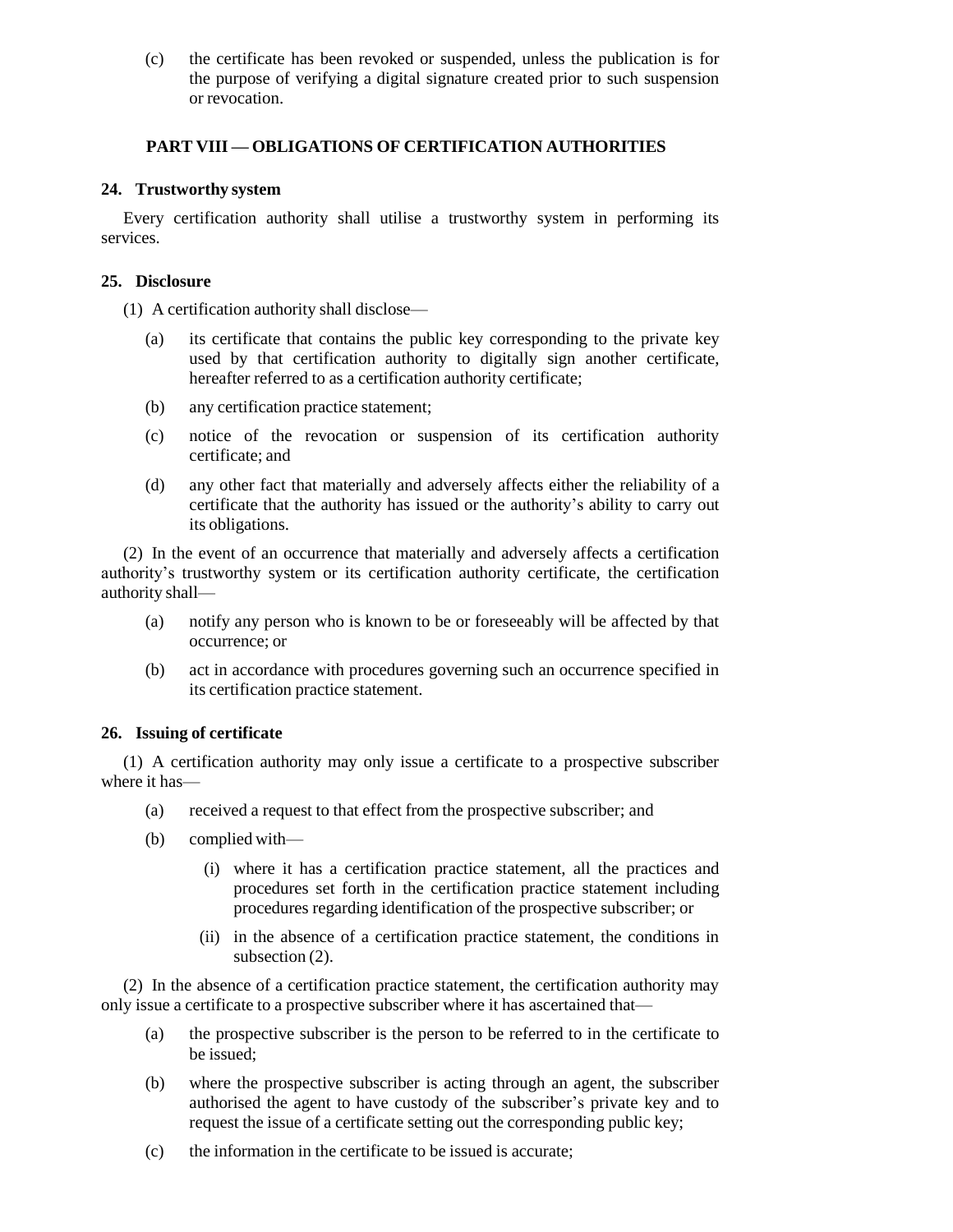- (d) the prospective subscriber rightfully holds the private key corresponding to the public key to be referred to in the certificate;
- (e) the prospective subscriber holds a private key capable of creating a digital signature; and
- (f) the public key to be referred to in the certificate can be used to verify a digital signature affixed by the private key held by the prospective subscriber.

### **27. Representations on issue of certificate**

(1) A certification authority shall, by the issue of a certification, represent to a person who reasonably relies on the certificate or a digital signature verifiable by the public key referred to in the certificate that the certification authority has issued the certificate in accordance with any certification practice statement incorporated by reference in the certificate or of which the relying person has notice.

(2) In the absence of any certification practice statement, the certification authority shall, subject to subsection (3), represent that—

- (a) it has complied with all applicable requirements of this Act in issuing the certificate, and where it has published the certificate or otherwise made it available to a person relying on it that the subscriber referred to in the certificate has accepted it;
- (b) the subscriber identified in the certificate holds the private key corresponding to the public key referred to in the certificate;
- (c) the subscriber's public key and private key constitute a functioning key pair;
- (d) the information in the certificate is accurate, unless it has stated in the certificate, or incorporated by reference in the certificate a statement, that the accuracy of specified information is not confirmed; and
- (e) it has no knowledge of any material fact which would, if it had been included in the certificate, adversely affect the reliability of the representations in paragraphs (a) to (d).

(3) Where there is a certification practice statement which has been incorporated by reference in the certificate, or of which the person relying on it has notice, subsection (2) shall apply to the extent that the representations are not inconsistent with the certification practice statement.

### **28. Suspension of certificate**

A certification authority shall, unless it has otherwise agreed with the subscriber, immediately suspend a certificate which it has issued to the subscriber upon a request  $by-$ 

- (a) the subscriber referred to in the certificate; or
- (b) a person duly authorised to act on behalf of the subscriber.

### **29. Revocation of certificate**

A certification authority shall revoke a certificate upon receiving a request to the effect by the subscriber referred to in the certificate after confirming that the person making the request is the subscriber, or is an agent of the subscriber with authority to make the request.

### **30. Revocation without subscriber's consent**

(1) A certification authority shall, without the consent of the subscriber, revoke a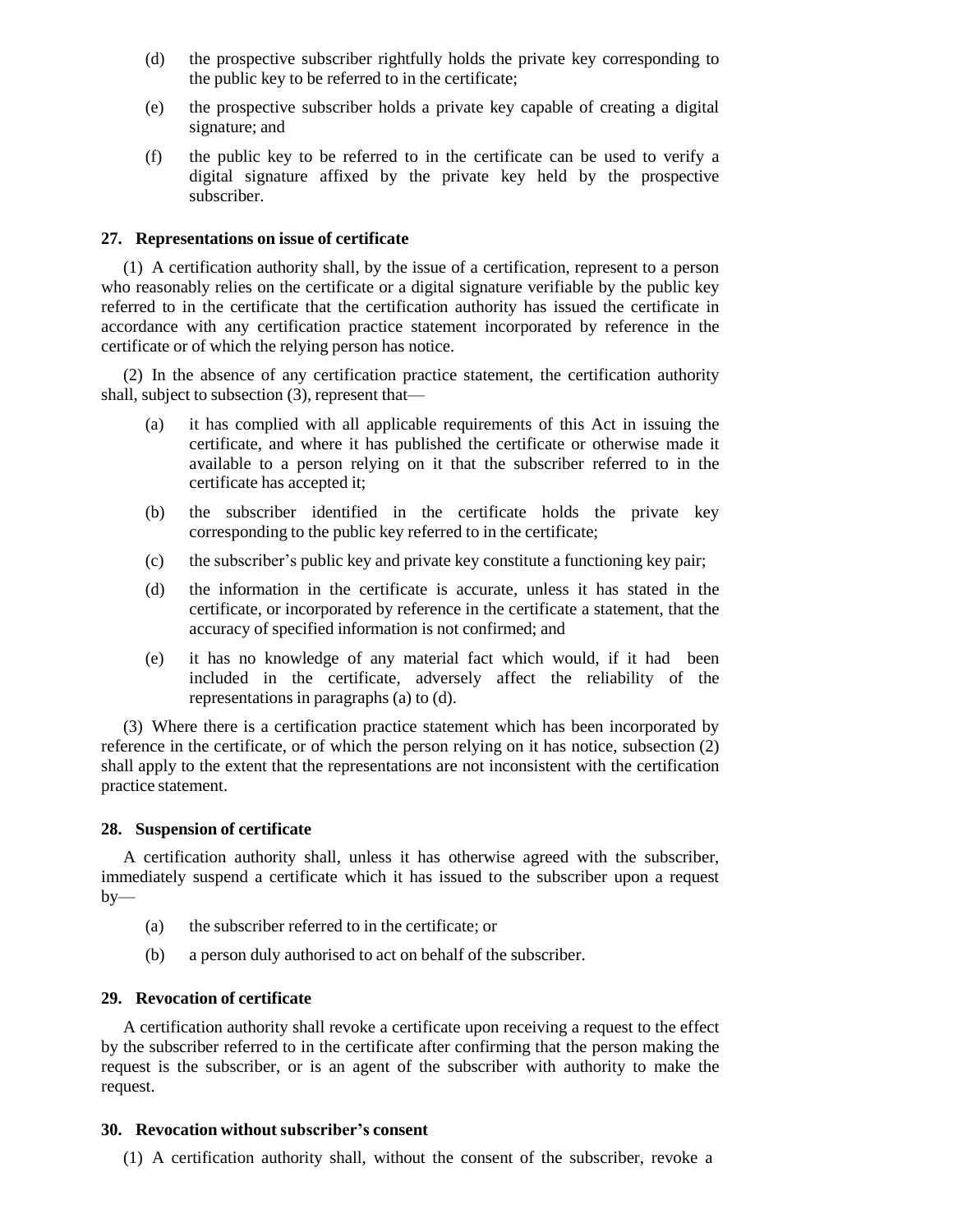certificate where—

- (a) a material fact represented in the certification is false;
- (b) a requirement for the issue of the certificate was not satisfied;
- (c) the certification authority's private key or trustworthy system is compromised in a manner materially affecting the certificate's reliability;
- (d) an individual subscriber is dead; or
- (e) a subscriber is dissolved, wound up or otherwise ceases to exist.

(2) The certification authority shall immediately notify the subscriber referred to in the revoked certificate of any revocation under subsection  $(1)$   $(a)$ ,  $(b)$  or  $(c)$ .

### **31. Notice of suspension**

(1) A certification authority shall, upon the suspension of a certificate, forthwith publish a notice of the suspension in the repository specified in the certificate for the purpose.

(2) Where more than one repository is specified, the certification authority shall publish notices of the suspension in every repository.

#### **32. Notice of revocation**

(1) The certification authority shall, upon revocation of a certificate, forthwith publish a notice of the revocation in the repository specified in the certificate for the purpose.

(2) Where more than one repository is specified, the certification authority shall publish notices of the revocation in every repository.

### **PART IX — OBLIGATIONS OF SUBSCRIBERS**

#### **33. Generating key pair**

(1) Subject to subsection (2), where a subscriber generates a key pair of which the public key is to be set out in a certificate and accepted by the subscriber, the subscriber shall generate the key pair using a trustworthy system.

(2) Subsection (1) shall not apply to a subscriber who generates a key pair using a system approved by a certification authority.

#### **34. Acceptance of certificate**

(1) A subscriber shall be deemed to have accepted a certificate where he—

- (a) publishes or authorises the publication of the certificate—
	- (i) to any other person; or
	- (ii) in a repository; or
- (b) otherwise demonstrates approval of the certificate while knowing or having notice of its contents.

(2) A subscriber referred to in a certificate shall, by accepting a certificate, certify to any person who may rely on the information contained in the certificate that—

- (a) he rightfully holds the private key corresponding to the public key referred to in the certificate;
- (b) every representation made by him to the certification authority which is material to the information set out in the certificate are true; and
- (c) all information in the certificate that is within his knowledge is true.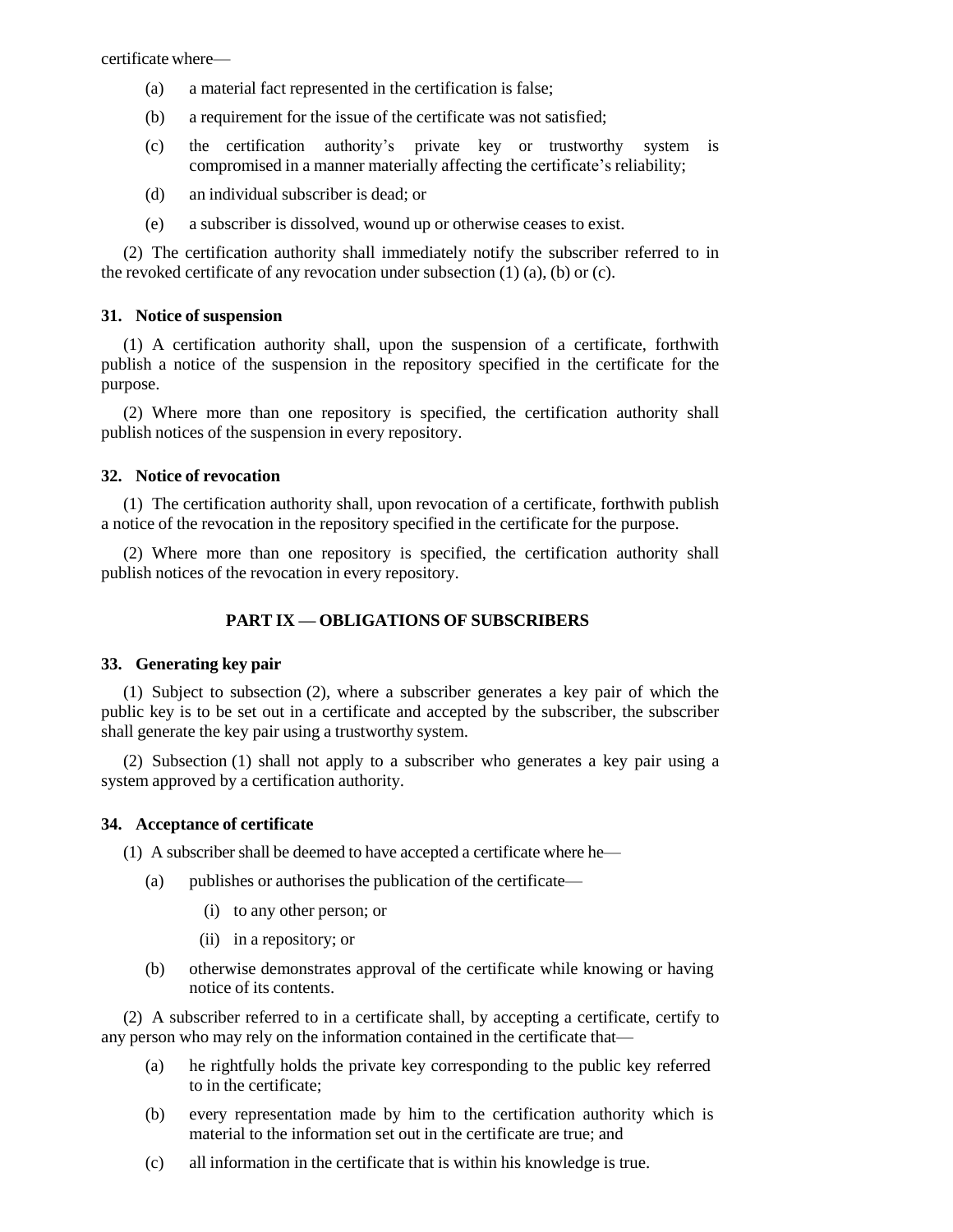## **35. Control of private key**

- (1) A subscriber identified in a certificate shall, on accepting a certificate—
	- (a) exercise reasonable care to retain control of the private key corresponding to the public key referred to in the certificate; and
	- (b) prevent its disclosure.
- (2) Subsection (1) shall continue to apply during—
	- (a) the operational period of the certificate; and
	- (b) any period of suspension of the certificate.

### **36. Initiating suspension or revocation**

Where the private key corresponding to the public key referred to in a certificate has been compromised or otherwise becomes unreliable, a subscriber who has accepted the certificate shall forthwith request the relevant certification authority to suspend or revoke the certificate.

### **PART X — REGULATION OF CERTIFICATION AUTHORITIES**

(Part X not in operation.)

### **37. Controller of Certification Authorities**

(1) There shall be for the purposes of the Act a Controller of Certification Authorities.

(2) For the purposes of the Act, the ICT Authority shall be the Controller and may be assisted by such of its officers and other members of its staff as may be necessary.

(3) The Controller shall maintain a publicly accessible database containing a certification authority disclosure record for each licensed certification authority which shall contain such particulars as may be prescribed.

(4) In the application of this Act to certificates issued by the Controller and to digital signatures verified by reference to those certificates, the Controller shall be deemed to be a licensed certification authority.

(S. 37 ; amended by s. 4 of Act No. 7 of 2009 w.e.f. 1 December 2010.)

### **38. Recommended reliance limit**

(1) A licensed certification authority shall, where it issues a certificate to a subscriber, specify a recommended reliance limit in the certificate.

(2) The licensed certification authority may specify different limits in different certificates.

(S. 38 not in operation.)

### **39. Liability limits for licensed certification authorities**

A licensed certification authority shall not be liable—

- (a) for any loss caused by reliance on a false or forged digital signature of a subscriber, where it has acted in compliance with the requirements of this Act relating thereto;
- (b) in excess of the amount specified in the certificate as its recommended reliance limit for—
	- (i) a loss caused by reliance on a misrepresentation in the certificate of any fact that the licensed certification authority is required to confirm; or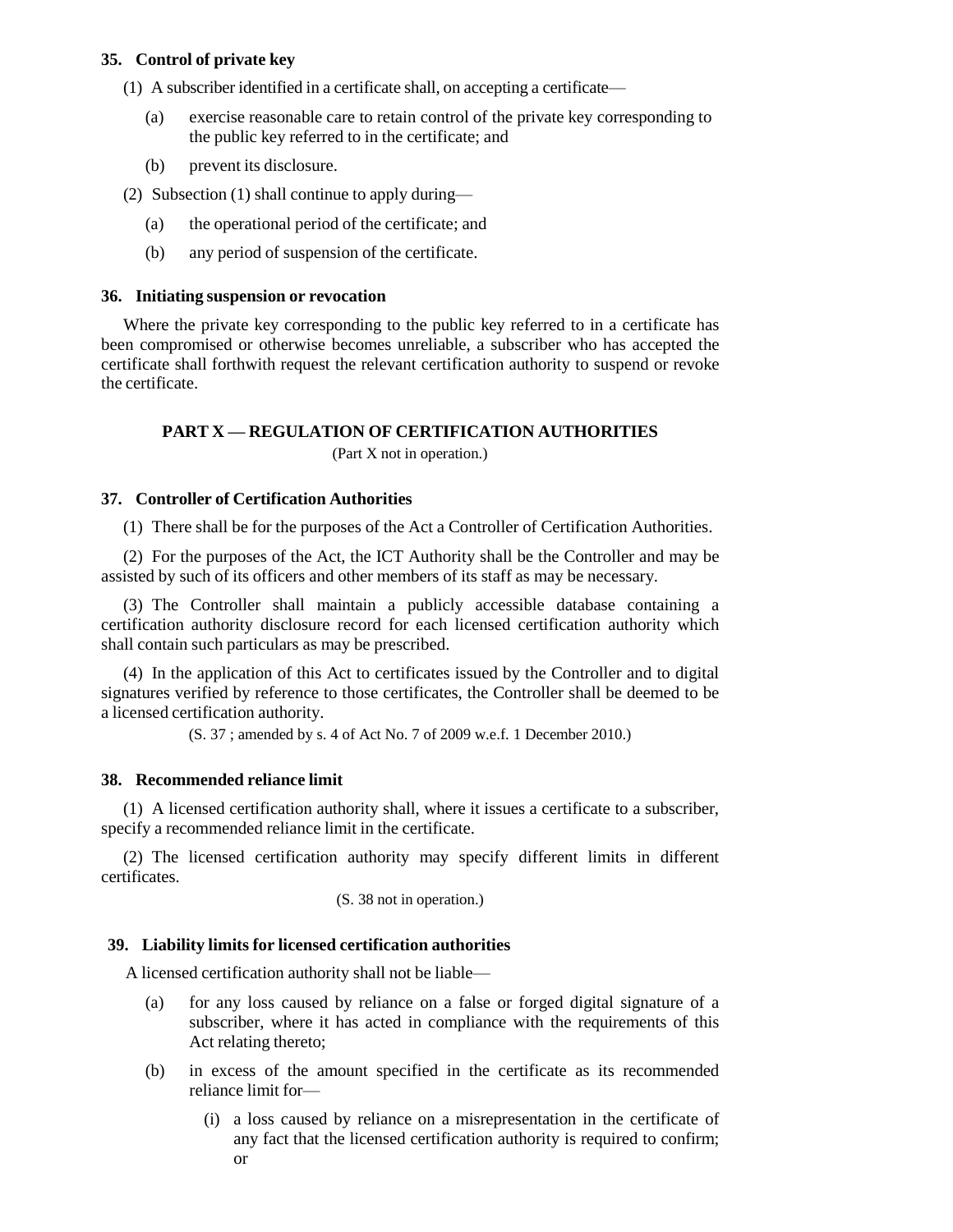# **PART XI — PUBLIC SECTOR USE OF ELECTRONIC RECORDS AND SIGNATURES**

#### **40. Acceptance of electronic filing and issue of documents**

(1) A public sector agency which pursuant to any enactment—

- (a) accepts the filing of documents, or requires that documents be created, kept or issued;
- (b) issues any notice, claim, licence, permit, authorisation or approval;
- (c) provides for any payment and the method and manner of such payment; or
- (d) has to keep records,

may, notwithstanding anything to the contrary in the enactment—

- (i) accept the filing of such documents, or the creation or keeping of such documents in electronic form;
- (ii) issue such notice, claim, licence, permit, authorisation or approval in electronic form;
- (iii) make such payment in electronic form; or
- (iv) convert written records into electronic records.

(2) Where a public sector agency decides to perform any of the functions referred to in subsection  $(1)$  (i), (ii) or (iii), it may specify—

- (a) the manner and format in which the electronic records shall be filed, created, kept or issued;
- (b) where the electronic records have to be signed, the type of electronic signature required including, where applicable, a requirement that the sender uses a digital signature or other electronic signature;
- (c) the manner and format in which the signature shall be affixed to the electronic record, and the identity of or criteria that shall be met by any certification authority used by the person filing or issuing the document;
- (d) control processes and procedures appropriate to ensure adequate integrity, security and confidentiality of electronic records or payments; and
- (e) any other required attributes for electronic records or payments that are currently specified for corresponding paper documents.

### **PART XII — ADMINISTRATION**

### **41. Confidentiality**

(1) No person who has, pursuant to any power conferred under this Part, obtained access to an electronic record, book, register, correspondence, information, document or other material shall disclose such electronic record, book, register, correspondence, information, document or other material to any other person except for the purposes of this Act or pursuant to an order made by the Judge in Chambers.

(2) The Judge shall not make an order of disclosure under subsection (1) unless he is satisfied that—

(a) the applicant is acting in the discharge of his duties;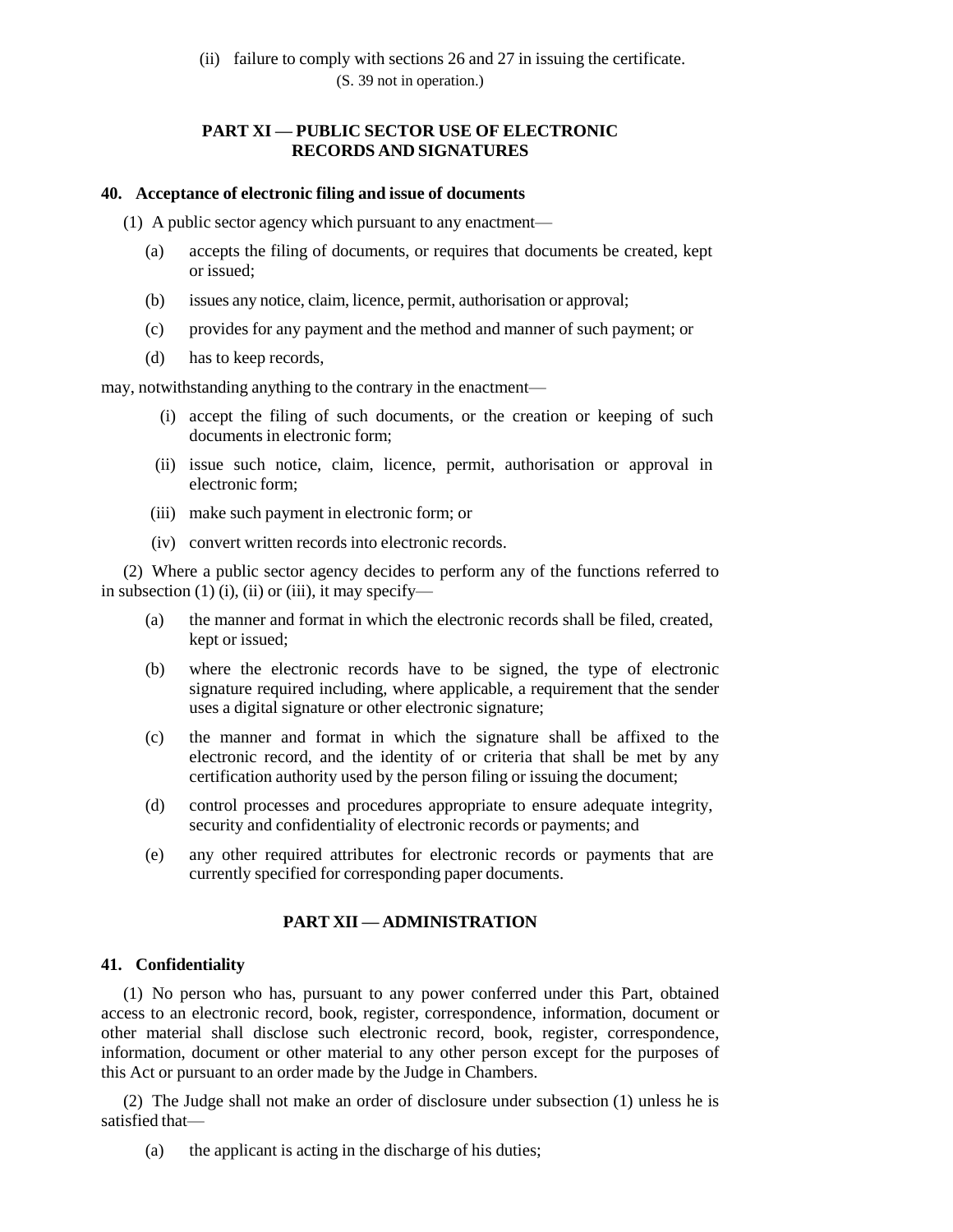- (b) the information is material to any judicial proceedings; or
- (c) the disclosure is otherwise necessary, in all the circumstances.

#### **42. Authorised officer**

(1) The Controller may in writing delegate any of his powers under this Part to an authorised officer.

(2) In exercising any of the powers of enforcement under this Act, an authorised officer shall, on demand, produce to the person against whom he is acting the authority issued to him by the Controller.

(S. 42 amended by s. 5 of Act No. 7 of 2009 w.e.f. 1 December 2010.)

#### **43. Directions by Controller**

The Controller may, for the purposes of ensuring compliance with this Act, by notice in writing, direct a certification authority to take such measures or cease such activities as may be necessary.

(S. 43 not in operation.)

#### **44. Production of documents and data**

The Controller or an authorised officer may—

- (a) require the production of records, accounts, data and documents kept by a certification authority and inspect, examine and take copies of any of them;
- (b) require the production of an identification document from any person in relation to any offence under this Act;
- (c) make such inquiry as may be necessary to ascertain whether this Act has been complied with; and
- (d) retain, for such period as he considers necessary, any record, account, data or document specified in paragraph (a) or (b).

(S. 44 not in operation.)

### **45. Power of access to computers and data**

(1) Subject to subsection (2), the Controller or an authorised officer may, at all reasonable times, enter any business premises or place where any business is carried on or anything is done in connection with the business and—

- (a) (i) have access to and inspect and check the operation of any computer system and any associated apparatus or material which he has reasonable cause to suspect is or has been in use;
	- (ii) use or cause to be used any such computer system to search any data contained in or available to such computer system; or
- (b) require—
	- (i) the person by whom or on whose behalf the Controller or authorised officer has reasonable cause to suspect the computer system is or has been so used; or
	- (ii) any person having charge of, or otherwise concerned with the operation of, the computer system, apparatus or material, to provide him with such reasonable technical and other assistance as he may require for the purposes of paragraph (a).

(2) Subsection (1) shall not apply to any person who carries on any banking business regulated by the Banking Act or the Bank of Mauritius Act.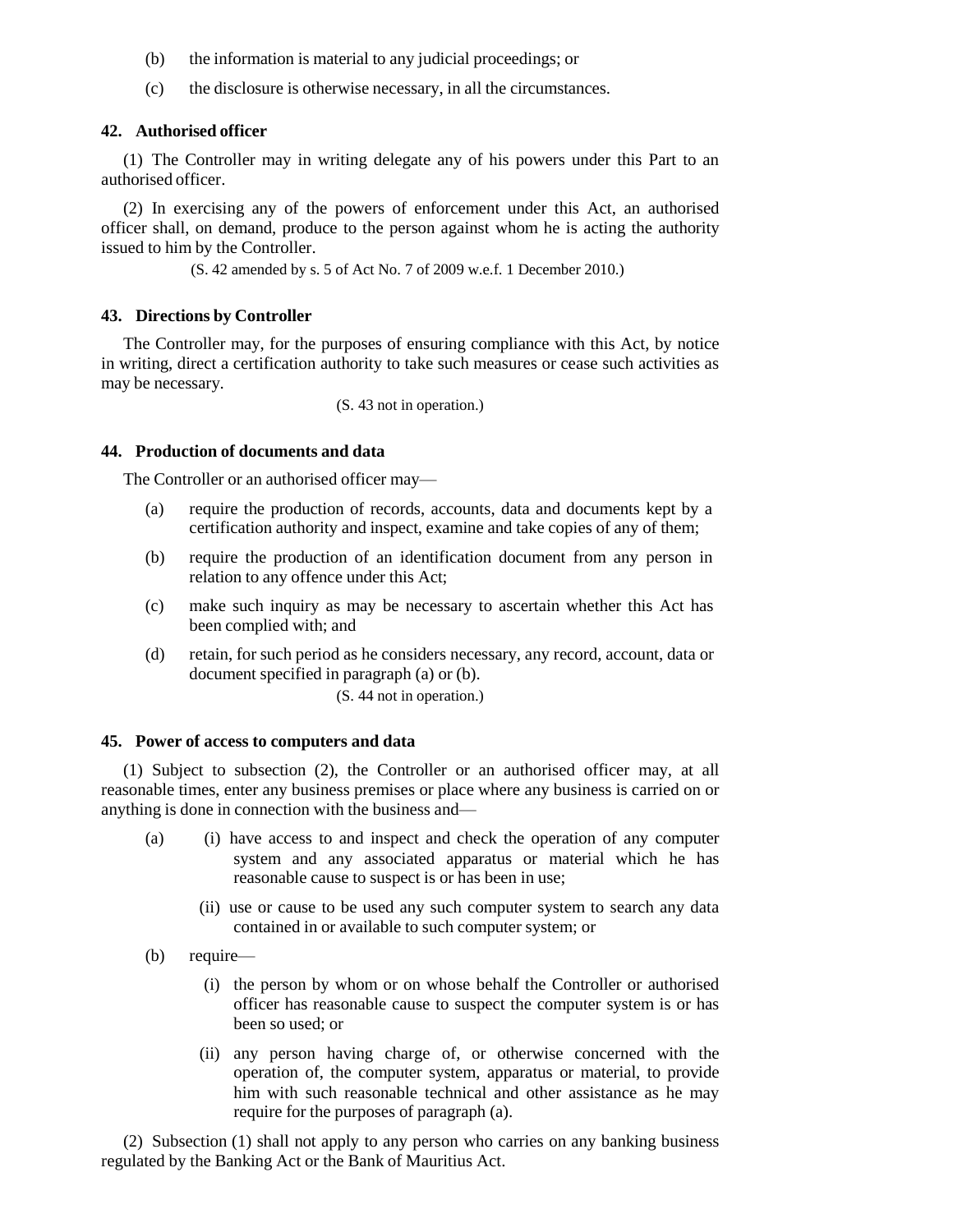### **46. Warrant to search and seize**

(1) Subject to subsection (2), where the Controller has reasonable ground to believe that an offence has been, is being or is likely to be committed under this Act, he may apply to a District Magistrate for the issue of a warrant to an authorised officer to—

- (a) enter and search any business premises or place where any business is carried on or anything is done in connection with the business;
- (b) inspect or examine any equipment, apparatus, material, record, document or other information, whether kept on computer or otherwise, found therein; and
- (c) seize any such equipment, apparatus, material, record, document or other information, where such seizure is necessary for any examination or investigation.
- (2) Subsection (1) shall not apply to any person referred to in section 45 (2).

(3) Any equipment, apparatus, material, record, document or other information seized under subsection  $(1)$  (c) shall be returned to the person from whom they were seized when no longer required.

(S. 46 not in operation.)

# **46A. Police assistance**

The Controller or an authorised officer may, for the purposes of this Act, make use of the services of a police officer who shall assist the Controller or authorised officer, as the case may be.

[S. 46A inserted by s. 6 of Act No. 7 of 2009 w.e.f. 1 December 2010.]

# **PART XIII — MISCELLANEOUS**

## **47. Offences**

(1) Any person who, knowingly and with intent to defraud, creates, publishes or otherwise makes available a certificate in breach of section 23, shall commit an offence and shall, on conviction, be liable to a fine not exceeding 100,000 rupees and to imprisonment for a term not exceeding 5 years.

(2) Any person who knowingly misrepresents to a certification authority his identity or authorisation for the purpose of requesting for a certificate or for suspension or revocation of a certificate, shall commit an offence and shall, on conviction, be liable to a fine not exceeding 100,000 rupees and to imprisonment for a term not exceeding 5 years.

(3) Any subscriber who, for the purposes of obtaining a certificate—

- (a) makes any inaccurate or incomplete statement;
- (b) gives any incorrect or false information; or
- (c) makes any material misrepresentation,

to a certification authority shall commit an offence and shall, on conviction, be liable to a fine not exceeding 100,000 rupees and to imprisonment for a term not exceeding 12 months.

(4) Any person who contravenes section 41 shall commit an offence and shall, on conviction, be liable to a fine not exceeding 100,000 rupees and to imprisonment for a term not exceeding 12 months.

(5) Any person who fails to comply with any direction under section 43 shall commit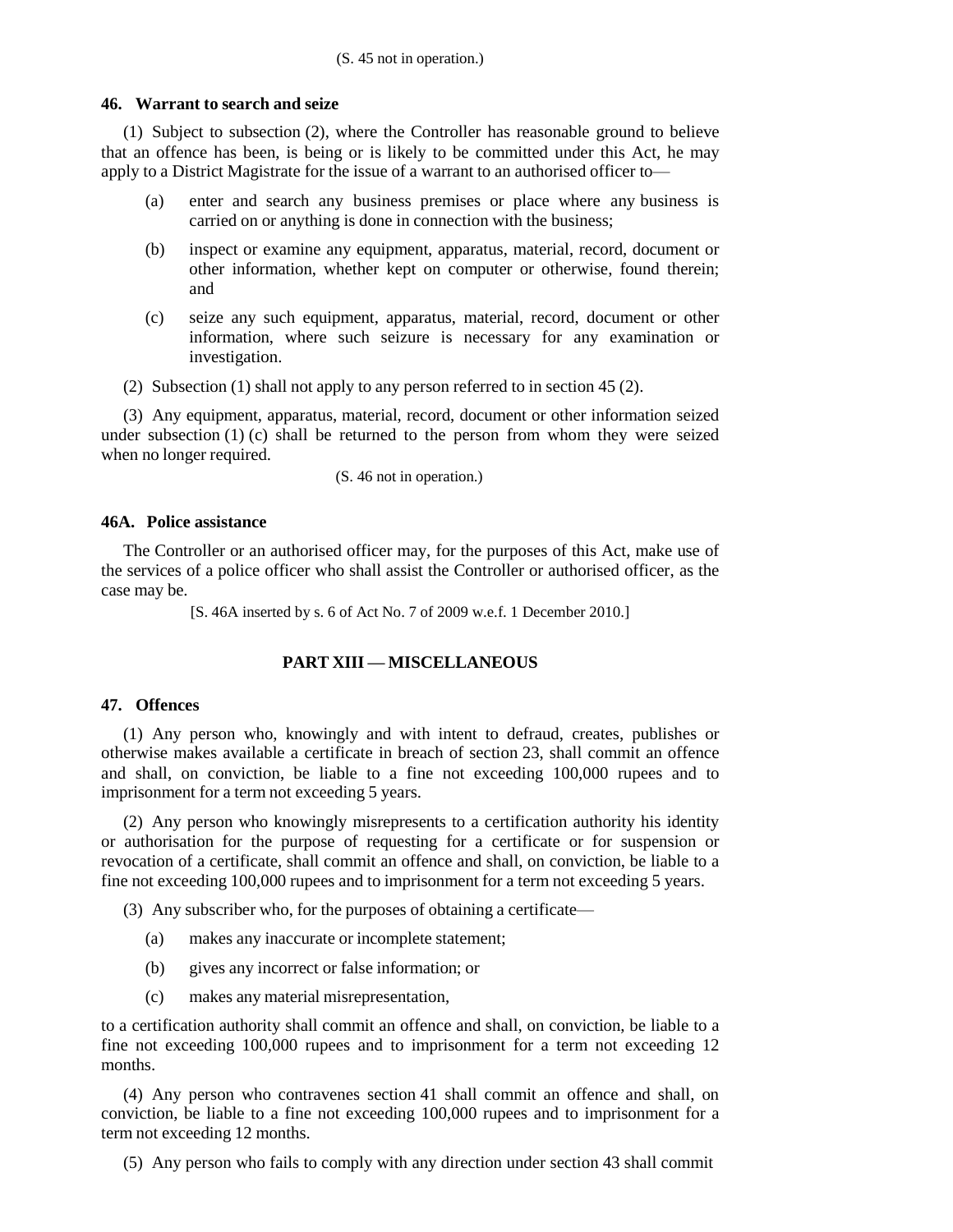an offence and shall, on conviction, be liable to a fine not exceeding 100,000 rupees and to imprisonment for a term not exceeding 12 months.

(6) Any person who obstructs the lawful exercise of the powers of the Controller or any authorised officer under section 45 (1) (a) or who fails to comply with a request under section 45 (1) (b) shall commit an offence and shall, on conviction, be liable to a fine not exceeding 100,000 rupees and to imprisonment for a term not exceeding 12 months.

(7) Any person who obstructs, impedes, assaults or interferes with the Controller or any authorised officer in the performance of his functions under this Act shall commit an offence.

(8) Any person who otherwise contravenes any other provision of this Act shall commit an offence.

(9) Any person who commits an offence in respect of which no penalty is provided shall, on conviction, be liable to a fine not exceeding 50,000 rupees and to imprisonment for a term not exceeding 6 months.

#### **48. Consent of Director of Public Prosecutions**

No prosecution in respect of an offence under this Act shall be instituted except with the consent of the Director of Public Prosecutions.

#### **49. Jurisdiction**

Notwithstanding any other enactment, the Intermediate Court shall have jurisdiction to try an offence under this Act and may impose any penalty provided in this Act including forfeiture.

#### **50. Regulations**

(1) The Minister may make such regulations as he thinks fit for the purposes of this Act.

(2) Regulations made under subsection (1) may provide for—

- (a) the regulating and licensing of certification authorities;
- (b) the securing of digital signatures and electronic signatures;
- (c) applications for licences or renewal of licences of certification authorities and their authorised representatives and matters incidental thereto;
- (d) the activities of certification authorities including the manner, method and place of soliciting business, the conduct of such solicitation and the prohibition of such solicitation of members of the public by certification authorities which are not licensed;
- (e) the standards to be maintained by certification authorities;
- (f) the appropriate standards with respect to the qualifications, experience and training of applicants for any licence or their employees;
- (g) the conditions for the conduct of any of its activities and for certification practice statement by a certification authority;
- (h) the content and distribution of written, printed, electronic or visual material and advertisements that may be distributed or used by a person in respect of a digital certificate or key;
- (i) the form and content of a digital certificate or key;
- (j) the particulars to be recorded in, or in respect of, accounts kept by certification authorities;